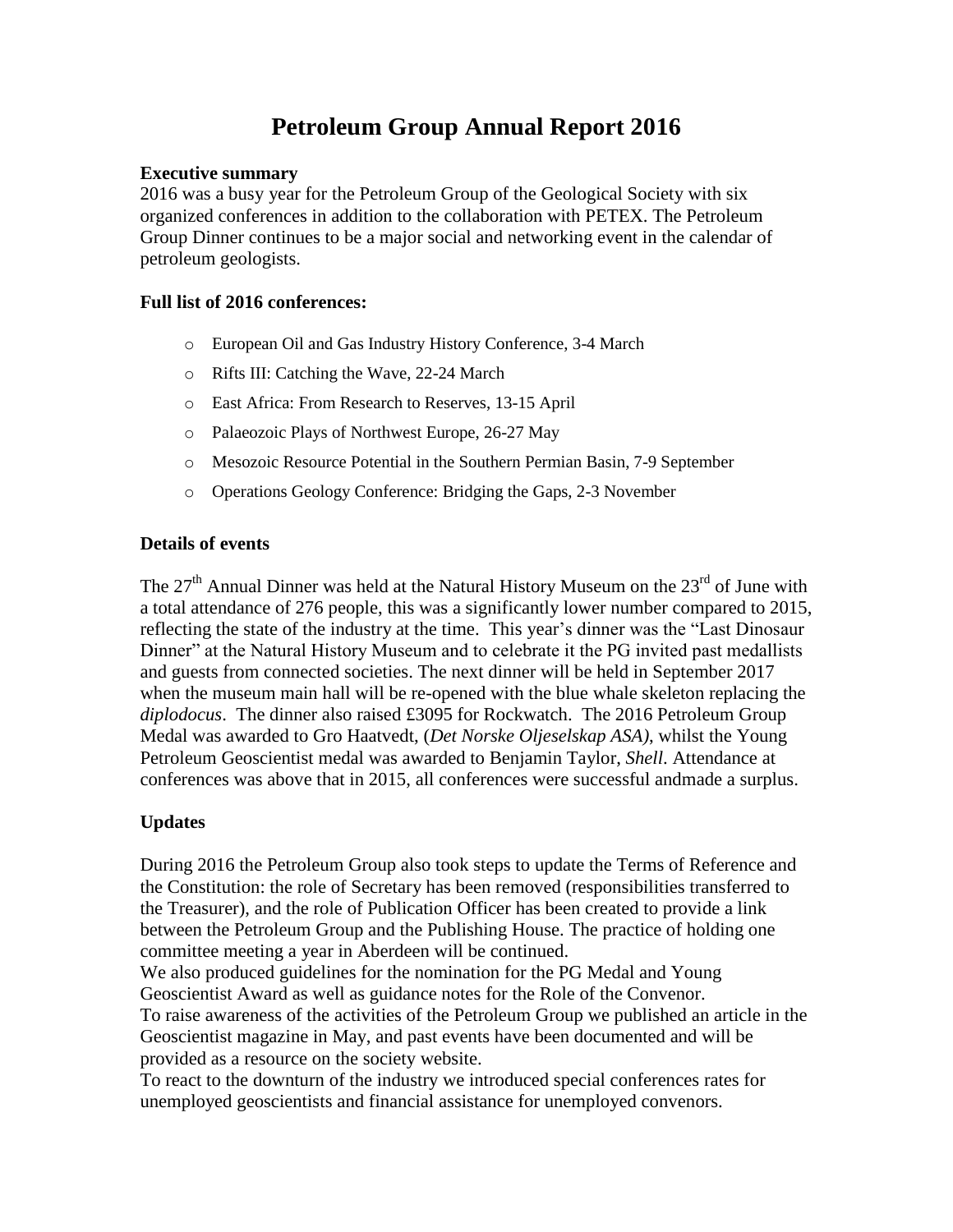#### **2017**

Looking ahead into 2017, the Petroleum Group will convene a wide range of conferences: Deep-water Depositional Systems: Advances and Applications 25-27 January Application of Analytical Techniques to Petroleum Systems Problems 28 February - 1 March Subsurface sand remobilization and injection: implications for oil and gas exploration and development 22-23 March Fold and Thrust Belts: Structural style, evolution and exploration 31 October-2 November Handling Fault Seals, Baffles, Barriers and Conduits 15-17 November Cross-border Exploration between UK & Norway - Comparisons, Contrasts and Collaborations 27-28 November

#### **Petroleum Group Sponsored Publications.**

Special Publication released in the 2016:

The Value of Outcrop Studies in Reducing Subsurface Uncertainty and Risk in Hydrocarbon Exploration and Production

Ongoing Special Publications include volumes on Geomechanics and Geology, Operations Geology, Subseismic Scale Reservoir Deformation, Normal Faults, Reservoir Quality, Mesozoic South Permian Basin, the Petroleum Geology of the Black Sea and Paleozoic Plays of Northwest Europe.

#### **Finally,**

Several committee members are stepping down and new members are joining in. We take this opportunity to acknowledge the contribution of the members who are stepping down: Helen Smyth (**Publication Officer**), Ben Kilhams (**Communication Officer**), Teresa Sabato Ceraldi (**Treasurer**), Simone Silcock, Fiona Macaulay, Mark Bentley, Hugh Dennis. The incoming officers are: Ian Sakia (**Publication Officer**), Maxim Kotenev (**Communication Officer**), John Argent (**Treasurer**) and Lucy Williams will take on the **Vice Chairman role**.

We welcome in 2016 the new members who represent a good mix of large and smaller E&P companies, contractors and academia: Peter Burgess, Richard Collier, Jonathan Hull, Matthew Jameson, Owen Sutcliffe, Alun Williams, Kirstie Wright and we welcome back Caroline Gill.

Teresa Sabato Ceraldi Petroleum Group Treasurer